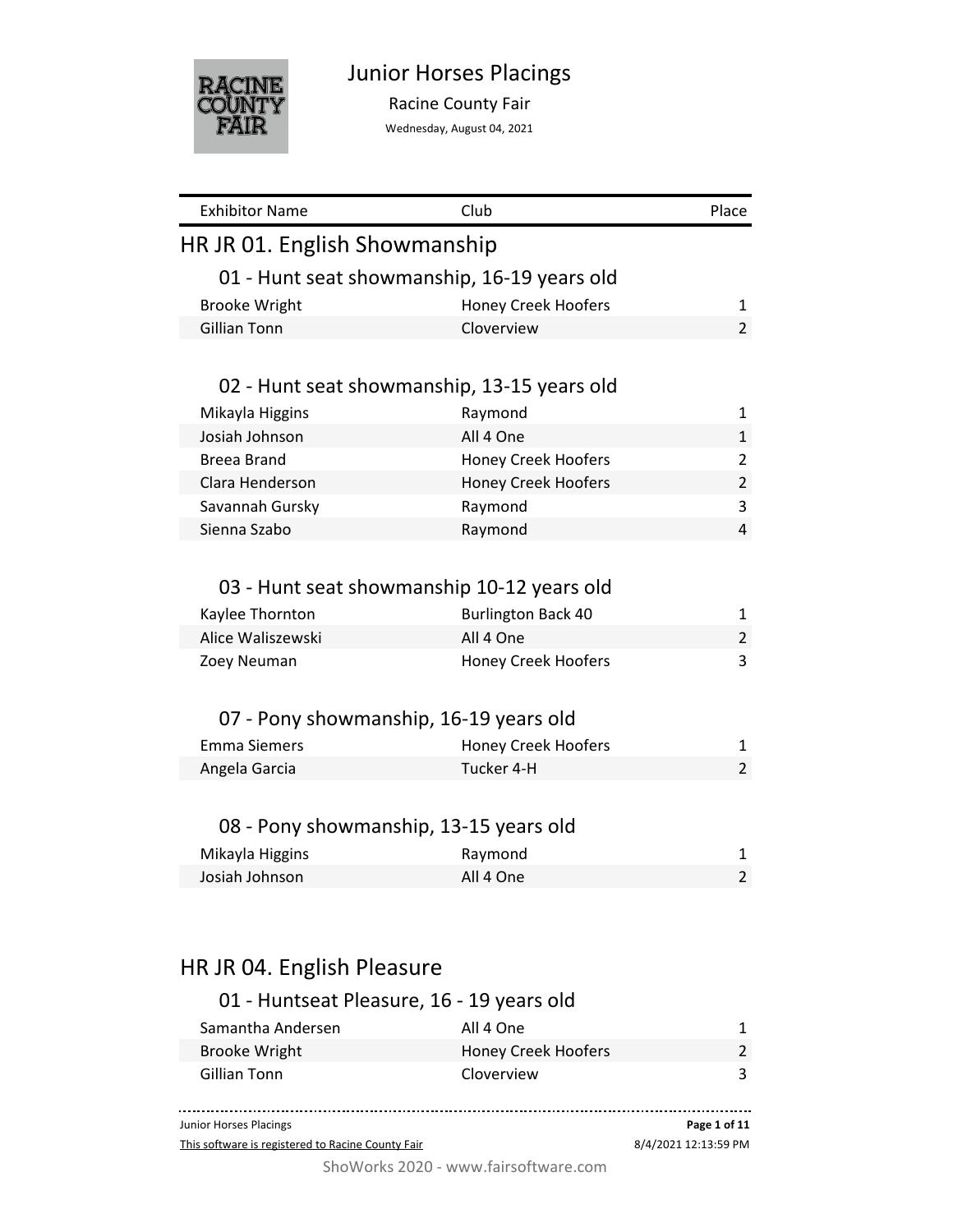| <b>Exhibitor Name</b> | Club | Place |
|-----------------------|------|-------|
|-----------------------|------|-------|

# HR JR 04. English Pleasure

01 - Huntseat Pleasure, 16 - 19 years old

## 02 - Huntseat Pleasure, 13 -15 years old

| Breea Brand     | <b>Honey Creek Hoofers</b> | 1.             |
|-----------------|----------------------------|----------------|
| Clara Henderson | <b>Honey Creek Hoofers</b> | $\mathcal{L}$  |
| Mikayla Higgins | Raymond                    | $\mathcal{L}$  |
| Josiah Johnson  | All 4 One                  | 3              |
| Savannah Gursky | Raymond                    | 4              |
| Sienna Szabo    | Raymond                    | $\overline{4}$ |

### 03 - Huntseat Pleasure, 10 - 12 years old

| Alice Waliszewski | All 4 One                  |   |
|-------------------|----------------------------|---|
| Kaylee Thornton   | <b>Burlington Back 40</b>  |   |
| Zoey Neuman       | <b>Honey Creek Hoofers</b> | 3 |

# HR JR 06. Walk/Trot Horse English Pleasure

| 01 - Walk/Trot English Pleasure, Any Age |                     |  |
|------------------------------------------|---------------------|--|
| Emma Siemers                             | Honey Creek Hoofers |  |

# HR JR 07. English Equitation

| 01 - Hunt seat Equitation 16 - 19 years old |                   |                            |  |
|---------------------------------------------|-------------------|----------------------------|--|
|                                             | Samantha Andersen | All 4 One                  |  |
|                                             | Brooke Wright     | <b>Honey Creek Hoofers</b> |  |
|                                             | Gillian Tonn      | Cloverview                 |  |
|                                             |                   |                            |  |

## 02 - Hunt seat Equitation, 13 -15 years old

| Breea Brand     | <b>Honey Creek Hoofers</b> |               |
|-----------------|----------------------------|---------------|
| Mikayla Higgins | Raymond                    | $\mathbf{1}$  |
| Savannah Gursky | Raymond                    | $\mathcal{P}$ |
| Clara Henderson | <b>Honey Creek Hoofers</b> |               |
| Josiah Johnson  | All 4 One                  | ર             |
| Sienna Szabo    | Raymond                    |               |

### 03 - Hunt seat Equitation, 10 - 12 years old

| Junior Horses Placings                            | Page 2 of 11         |
|---------------------------------------------------|----------------------|
| This software is registered to Racine County Fair | 8/4/2021 12:13:59 PM |
| Shollocks 2020 www.faircoftware.com               |                      |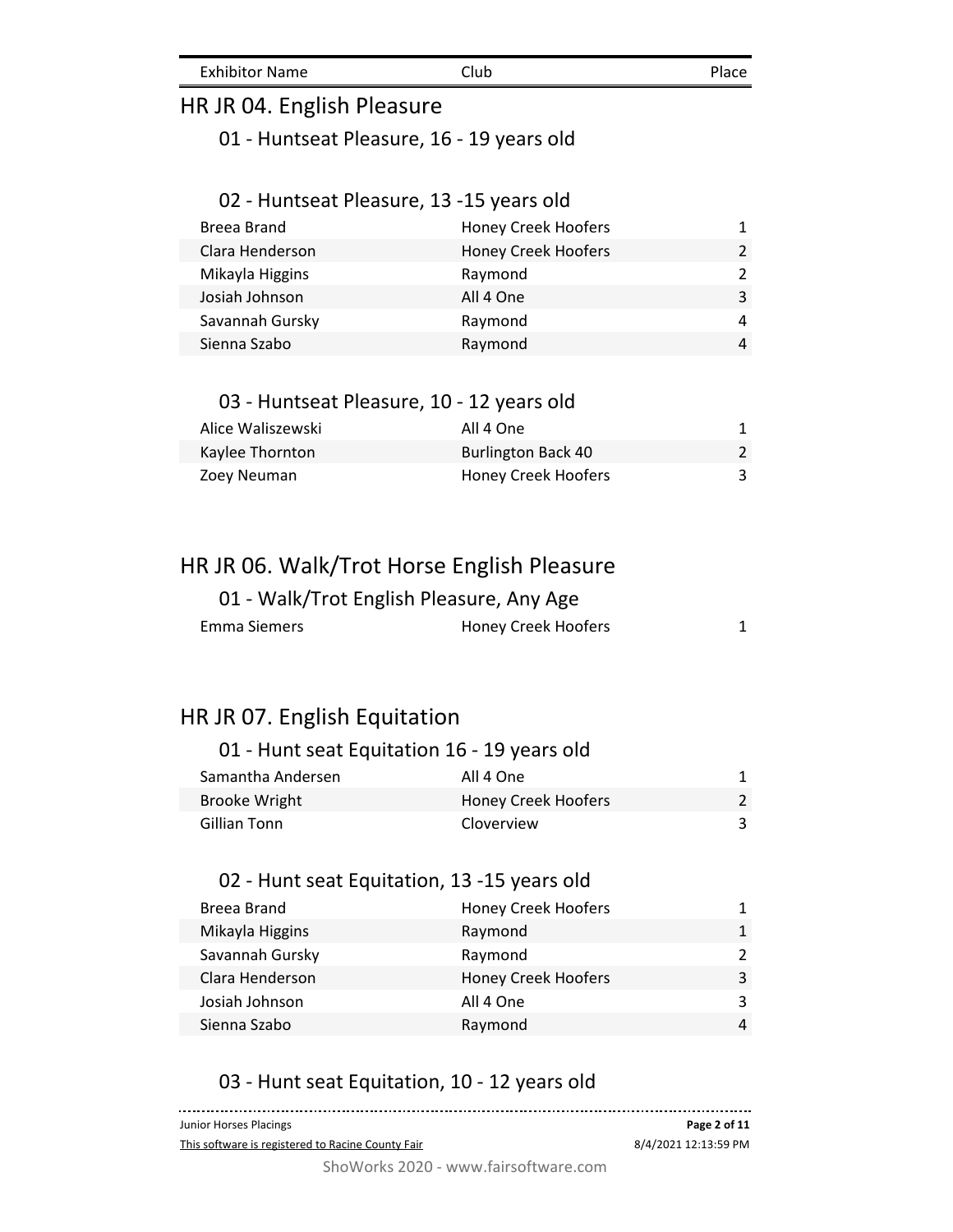| <b>Exhibitor Name</b>                         | Club                                            | Place          |
|-----------------------------------------------|-------------------------------------------------|----------------|
| HR JR 07. English Equitation                  |                                                 |                |
| 03 - Hunt seat Equitation, 10 - 12 years old  |                                                 |                |
| Kaylee Thornton                               | <b>Burlington Back 40</b>                       | 2              |
| Zoey Neuman                                   | <b>Honey Creek Hoofers</b>                      | 3              |
| Alice Waliszewski                             | All 4 One                                       | 3              |
| HR JR 10. Walk /Trot Horse English Equitation |                                                 |                |
| 01 - Walk/Trot English Equitation, Any Age    |                                                 |                |
| <b>Emma Siemers</b>                           | <b>Honey Creek Hoofers</b>                      | 1              |
| HR JR 11. Performance                         |                                                 |                |
| 01 - Hunter Hack, 16 - 19 years old           |                                                 |                |
| <b>Brooke Wright</b>                          | <b>Honey Creek Hoofers</b>                      | 1              |
| <b>Gillian Tonn</b>                           | Cloverview                                      | 2              |
| 02 - Hunter Hack, 13 - 15 years old           |                                                 |                |
| Mikayla Higgins                               | Raymond                                         | 1              |
| 05 - Pleasure Driving Horse, Any Age          |                                                 |                |
| Angela Garcia                                 | Tucker 4-H                                      | 3              |
| 06 - Pleasure Driving Pony, Any Age           |                                                 |                |
| Mikayla Higgins                               | Raymond                                         | 1              |
|                                               | 08 - Reinsmanship (Driving Equitaiton), Any Age |                |
| Mikayla Higgins                               | Raymond                                         | 1              |
| Angela Garcia                                 | Tucker 4-H                                      | $\overline{2}$ |
|                                               |                                                 |                |

# HR JR 12. Western Showmanship

# 01 - Western Showmanship, 16-19 years old

| Samantha Andersen                                 | All 4 One                  |                      |
|---------------------------------------------------|----------------------------|----------------------|
| <b>Brooke Wright</b>                              | <b>Honey Creek Hoofers</b> |                      |
| Gillian Tonn                                      | Cloverview                 |                      |
| Junior Horses Placings                            |                            | Page 3 of 11         |
| This software is registered to Racine County Fair |                            | 8/4/2021 12:13:59 PM |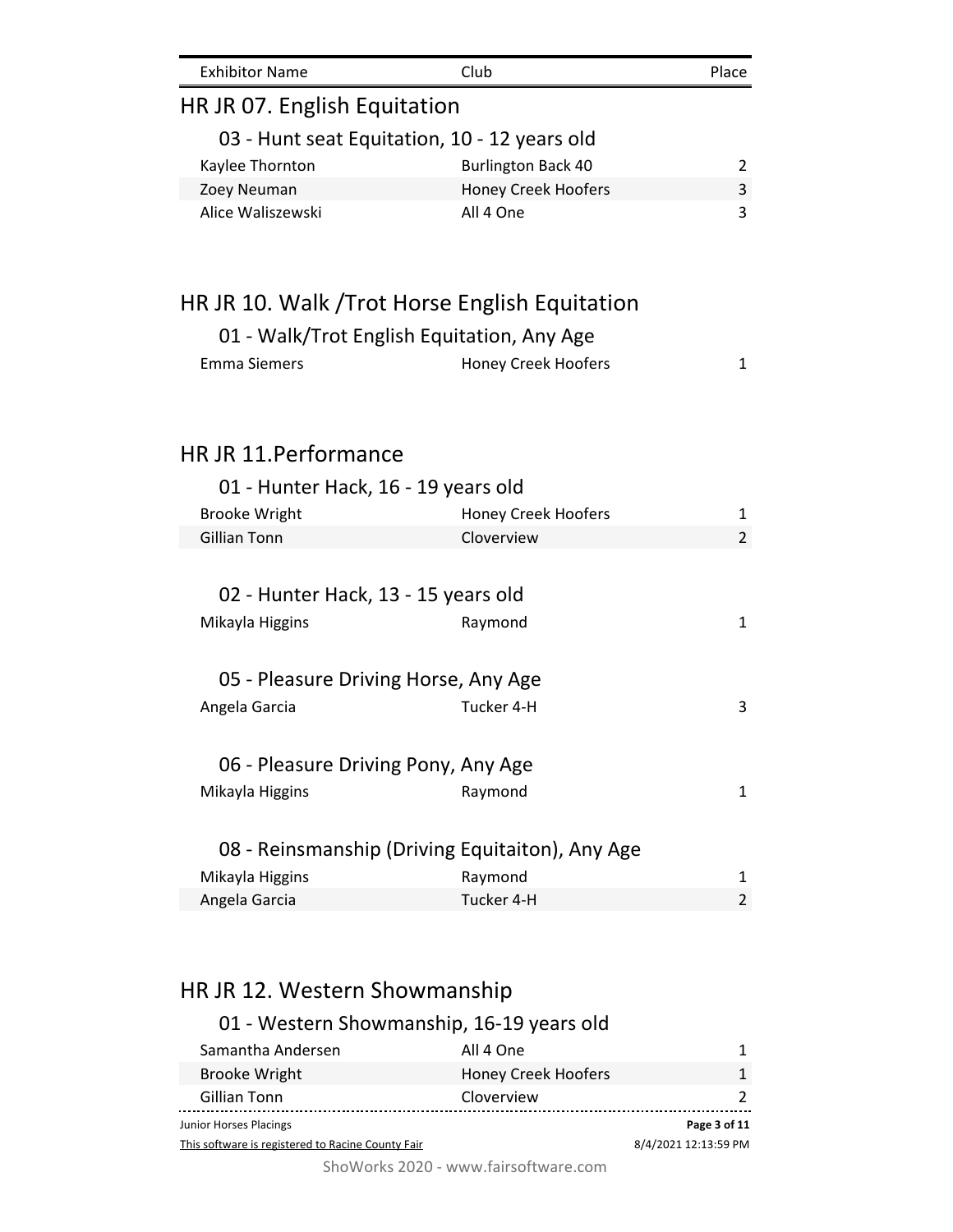| <b>Exhibitor Name</b> | Club | Place |
|-----------------------|------|-------|
|-----------------------|------|-------|

# HR JR 12. Western Showmanship

01 - Western Showmanship, 16-19 years old

### 02 - Western Showmanship, 13-15 years old

| Breea Brand     | <b>Honey Creek Hoofers</b> |               |
|-----------------|----------------------------|---------------|
| Savannah Gursky | Raymond                    |               |
| Clara Henderson | <b>Honey Creek Hoofers</b> |               |
| Mikayla Higgins | Raymond                    |               |
| Josiah Johnson  | All 4 One                  |               |
| Hailey Knapp    | Raymond                    | $\mathcal{P}$ |
| Sienna Szabo    | Raymond                    |               |

### 03 - Western showmanship, 10-12 years old

| Alice Waliszewski | All 4 One                 |  |
|-------------------|---------------------------|--|
| Zoey Neuman       | Honey Creek Hoofers       |  |
| Kaylee Thornton   | <b>Burlington Back 40</b> |  |

### 04 - Pony Western Showmnaship, 16-19 years old

| Emma Siemers        | Honey Creek Hoofers |  |
|---------------------|---------------------|--|
| Angela Garcia       | Tucker 4-H          |  |
| Katelyn Klinkhammer | Raymond             |  |

#### 05 - Pony Western Showmanship, 13-15 years old

| Mikayla Higgins | Raymond   |  |
|-----------------|-----------|--|
| Josiah Johnson  | All 4 One |  |
| Sienna Szabo    | Raymond   |  |

### HR JR 13. Horseless Horse Western Horsemanship

### 01 - Horseless Horse Western Showmanship, Any Age

| Adriana Deyong | Union Grove FFA |  |
|----------------|-----------------|--|
| Brooke Weber   | Cloverview      |  |

# HR JR 15.Western Pleasure

| 01 - Western Pleasure, 16 - 19 years old          |           |                      |
|---------------------------------------------------|-----------|----------------------|
| Samantha Andersen                                 | All 4 One |                      |
| Junior Horses Placings                            |           | Page 4 of 11         |
| This software is registered to Racine County Fair |           | 8/4/2021 12:13:59 PM |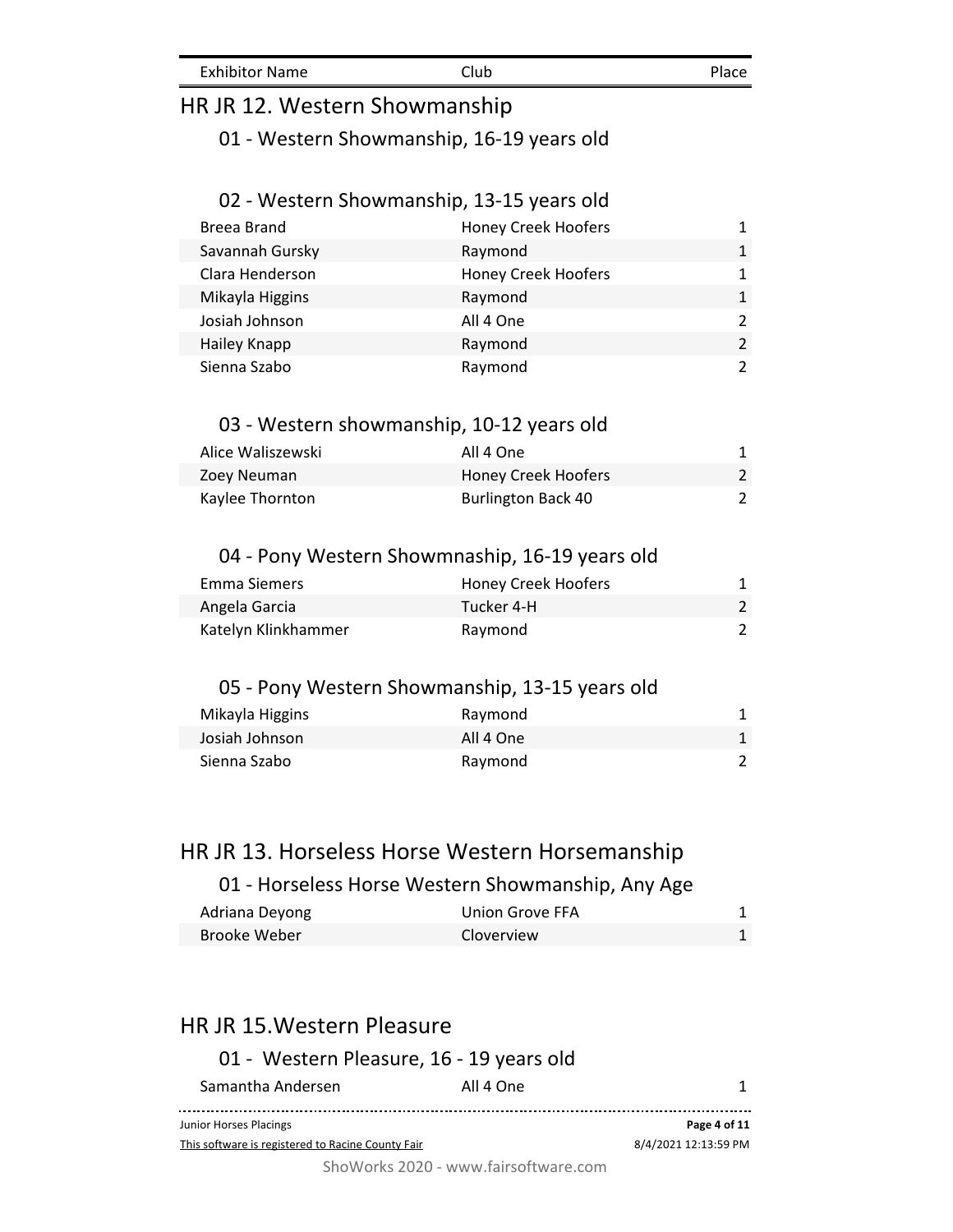| <b>Exhibitor Name</b>                         | Club                                                     | Place             |
|-----------------------------------------------|----------------------------------------------------------|-------------------|
| HR JR 15. Western Pleasure                    |                                                          |                   |
| 01 - Western Pleasure, 16 - 19 years old      |                                                          |                   |
| Gillian Tonn                                  | Cloverview                                               | $\overline{1}$    |
| <b>Brooke Wright</b>                          | <b>Honey Creek Hoofers</b>                               | $\overline{2}$    |
| 02 - Western Pleasure, 13 - 15 years old      |                                                          |                   |
| Breea Brand                                   | <b>Honey Creek Hoofers</b>                               | $\mathbf{1}$      |
| Mikayla Higgins                               | Raymond                                                  | $\mathbf{1}$      |
| Josiah Johnson                                | All 4 One                                                | $\mathbf{1}$      |
| Clara Henderson                               | <b>Honey Creek Hoofers</b>                               | $\overline{a}$    |
| Hailey Knapp                                  | Raymond                                                  | $\overline{a}$    |
| Natalie Nelson                                | Tucker 4-H                                               | $\overline{a}$    |
| Sienna Szabo                                  | Raymond                                                  | $\overline{a}$    |
| Savannah Gursky                               | Raymond                                                  | 3                 |
| <b>Talia Schultz</b>                          | <b>Burlington Back 40</b>                                | 3                 |
| 03 - Western Pleasure, 10 - 12 years old      |                                                          |                   |
| Kaylee Thornton                               | <b>Burlington Back 40</b>                                | 1                 |
| Alice Waliszewski                             | All 4 One                                                | $\mathbf{1}$      |
| Zoey Neuman                                   | <b>Honey Creek Hoofers</b>                               | $\overline{a}$    |
| 05 - Pony Western Pleasure, 13 - 15 years old |                                                          |                   |
| Hailey Knapp                                  | Raymond                                                  | $\mathbf{1}$      |
|                                               |                                                          |                   |
| HR JR 16. Horseless Horse Western Pleasure    |                                                          |                   |
|                                               | 01 - Horseless Horse Walk/Trot Western Pleasure, Any Age |                   |
|                                               |                                                          |                   |
| Adriana Deyong<br><b>Brooke Weber</b>         | Union Grove FFA<br>Cloverview                            | 1<br>$\mathbf{1}$ |
|                                               |                                                          |                   |

# HR JR 17. Walk/ Trot Western Pleasure

|              | 01 - Walk/ Trot Western Pleasure, Any Age |  |
|--------------|-------------------------------------------|--|
| Emma Siemers | Honey Creek Hoofers                       |  |

# HR JR 18. Western Horsemanship

| Junior Horses Placings                            | Page 5 of 11         |
|---------------------------------------------------|----------------------|
| This software is registered to Racine County Fair | 8/4/2021 12:13:59 PM |
| ShoWorks 2020 - www.fairsoftware.com              |                      |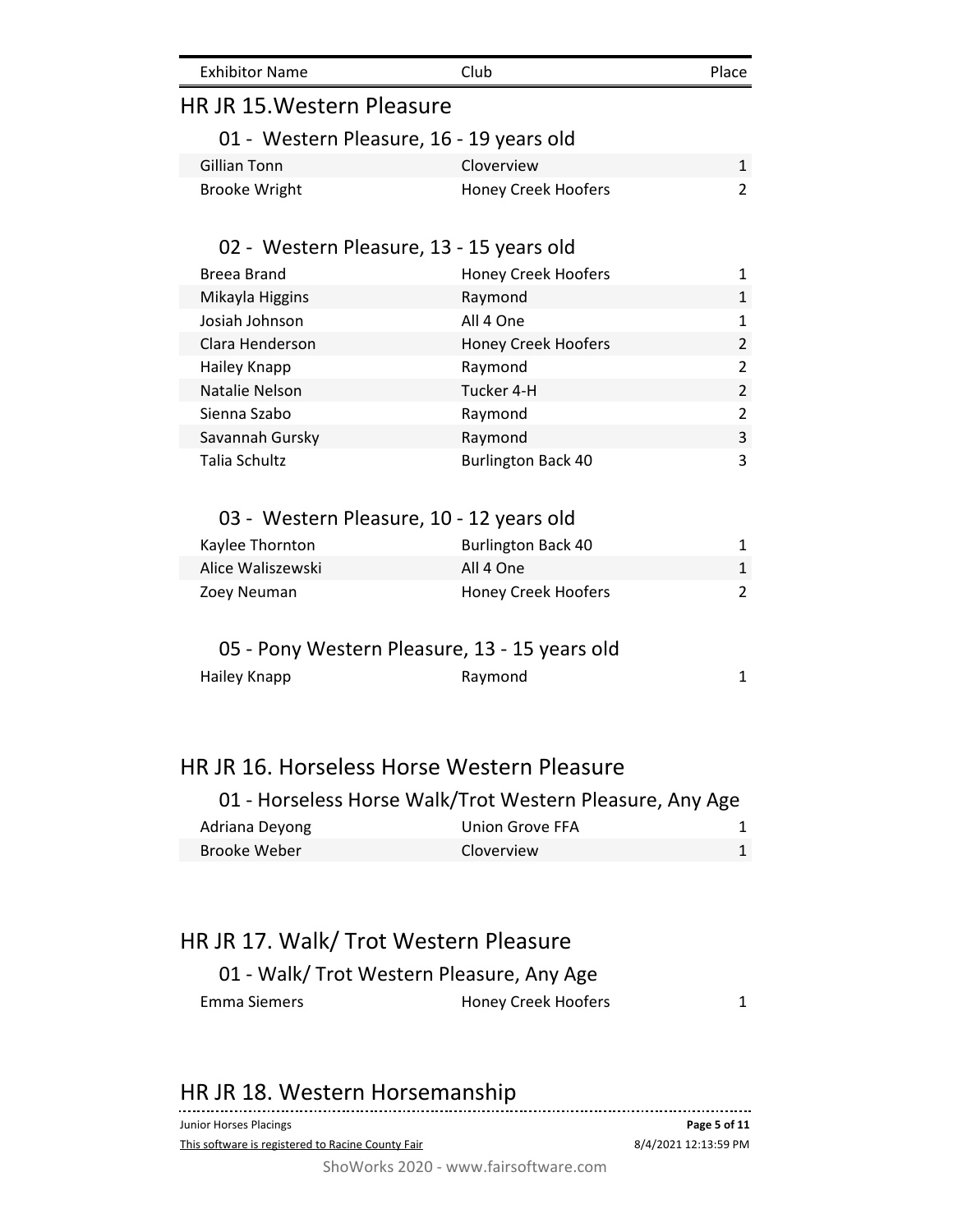|  | <b>Exhibitor Name</b><br>Place<br>Club |
|--|----------------------------------------|
|--|----------------------------------------|

# HR JR 18. Western Horsemanship

### 01 - Western Horsemanship, 16-19 years old

| Samantha Andersen | All 4 One           |  |
|-------------------|---------------------|--|
| Brooke Wright     | Honey Creek Hoofers |  |
| Gillian Tonn      | Cloverview          |  |

## 02 - Western Horsemanship, 13-15 years old

| Breea Brand     | <b>Honey Creek Hoofers</b> |               |
|-----------------|----------------------------|---------------|
| Clara Henderson | <b>Honey Creek Hoofers</b> | $\mathbf{1}$  |
| Mikayla Higgins | Raymond                    | 1             |
| Savannah Gursky | Raymond                    | $\mathcal{L}$ |
| Josiah Johnson  | All 4 One                  | $\mathcal{L}$ |
| Talia Schultz   | <b>Burlington Back 40</b>  | $\mathcal{P}$ |
| Hailey Knapp    | Raymond                    | 3             |
| Sienna Szabo    | Raymond                    | 3             |
|                 |                            |               |

### 03 - Western Horsemanship, 10-12 years old

| Kaylee Thornton   | <b>Burlington Back 40</b> |  |
|-------------------|---------------------------|--|
| Alice Waliszewski | All 4 One                 |  |

# 05 - Pony Western Horsemanship, 13-15 years old

| Hailey Knapp | Raymond |  |
|--------------|---------|--|
|              |         |  |

# HR JR 22. Performance Trail

| 01 - Trail Class, English or Western, 16-19 years old |           |  |
|-------------------------------------------------------|-----------|--|
| Samantha Andersen                                     | All 4 One |  |

### 02 - Trail Class, English or Western, 13-15 years old

| Mikayla Higgins | Raymond                   |  |
|-----------------|---------------------------|--|
| Josiah Johnson  | All 4 One                 |  |
| Brooke Weber    | Cloverview                |  |
| Talia Schultz   | <b>Burlington Back 40</b> |  |
| Sienna Szabo    | Raymond                   |  |

| 03 - Trail Class, English or Western, 10-12 years old |           |                      |
|-------------------------------------------------------|-----------|----------------------|
| Alice Waliszewski                                     | All 4 One |                      |
|                                                       |           |                      |
| Junior Horses Placings                                |           | Page 6 of 11         |
| This software is registered to Racine County Fair     |           | 8/4/2021 12:13:59 PM |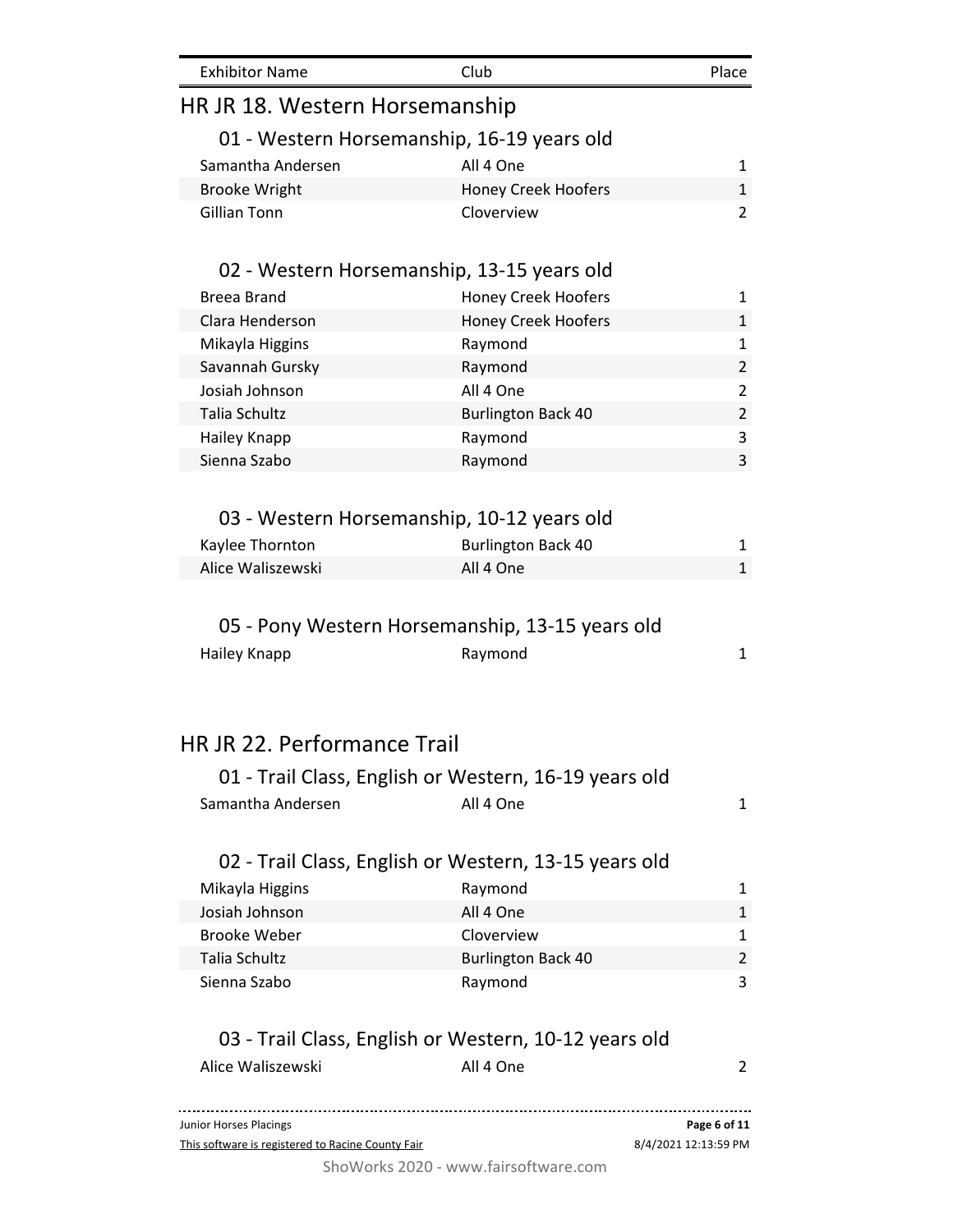Exhibitor Name Club Club Place

# HR JR 22. Performance Trail

# HR JR 23. Gymkhana

### 01 - Pole Bending, 16-19 years old

| <b>Brooke Wright</b> | Honey Creek Hoofers |  |
|----------------------|---------------------|--|
| Emma Siemers         | Honey Creek Hoofers |  |
| Sydney Kaluzny       | Waterford FFA       |  |

### 02 - Pole Bending, 13-15 years old

| Charlie Harmann | Yorkville 4-H             | 1             |
|-----------------|---------------------------|---------------|
| Rachel Ipavec   | All 4 One                 | 1             |
| Talia Schultz   | <b>Burlington Back 40</b> | $\mathcal{P}$ |
| Savannah Gursky | Raymond                   | 4             |
| Hailey Knapp    | Raymond                   | 4             |
| Natalie Nelson  | Tucker 4-H                | 4             |
| Sienna Szabo    | Raymond                   | 4             |

#### 03 - Pole Bending, 10-12 years old

| Alice Waliszewski | All 4 One           |  |
|-------------------|---------------------|--|
| Zoey Neuman       | Honey Creek Hoofers |  |

### 04 - Key Race, 16-19 years old

| Brooke Wright | Honey Creek Hoofers        |  |
|---------------|----------------------------|--|
| Emma Siemers  | <b>Honey Creek Hoofers</b> |  |
| Gillian Tonn  | Cloverview                 |  |

### 05 - Key Race, 13-15 years old

| Charlie Harmann | Yorkville 4-H             | 1.             |
|-----------------|---------------------------|----------------|
| Rachel Ipavec   | All 4 One                 | $\mathbf{1}$   |
| Savannah Gursky | Raymond                   | $\mathcal{L}$  |
| Talia Schultz   | <b>Burlington Back 40</b> | $\mathfrak{D}$ |
| Josiah Johnson  | All 4 One                 | 3              |
| Hailey Knapp    | Raymond                   | $\overline{3}$ |
| Sienna Szabo    | Raymond                   | 3              |
| Natalie Nelson  | Tucker 4-H                | 4              |

### 06 - Key Race, 10-12 years old

| Alice Waliszewski                                 | All 4 One                  |                      |
|---------------------------------------------------|----------------------------|----------------------|
| Zoey Neuman                                       | <b>Honey Creek Hoofers</b> |                      |
| Junior Horses Placings                            |                            | Page 7 of 11         |
| This software is registered to Racine County Fair |                            | 8/4/2021 12:13:59 PM |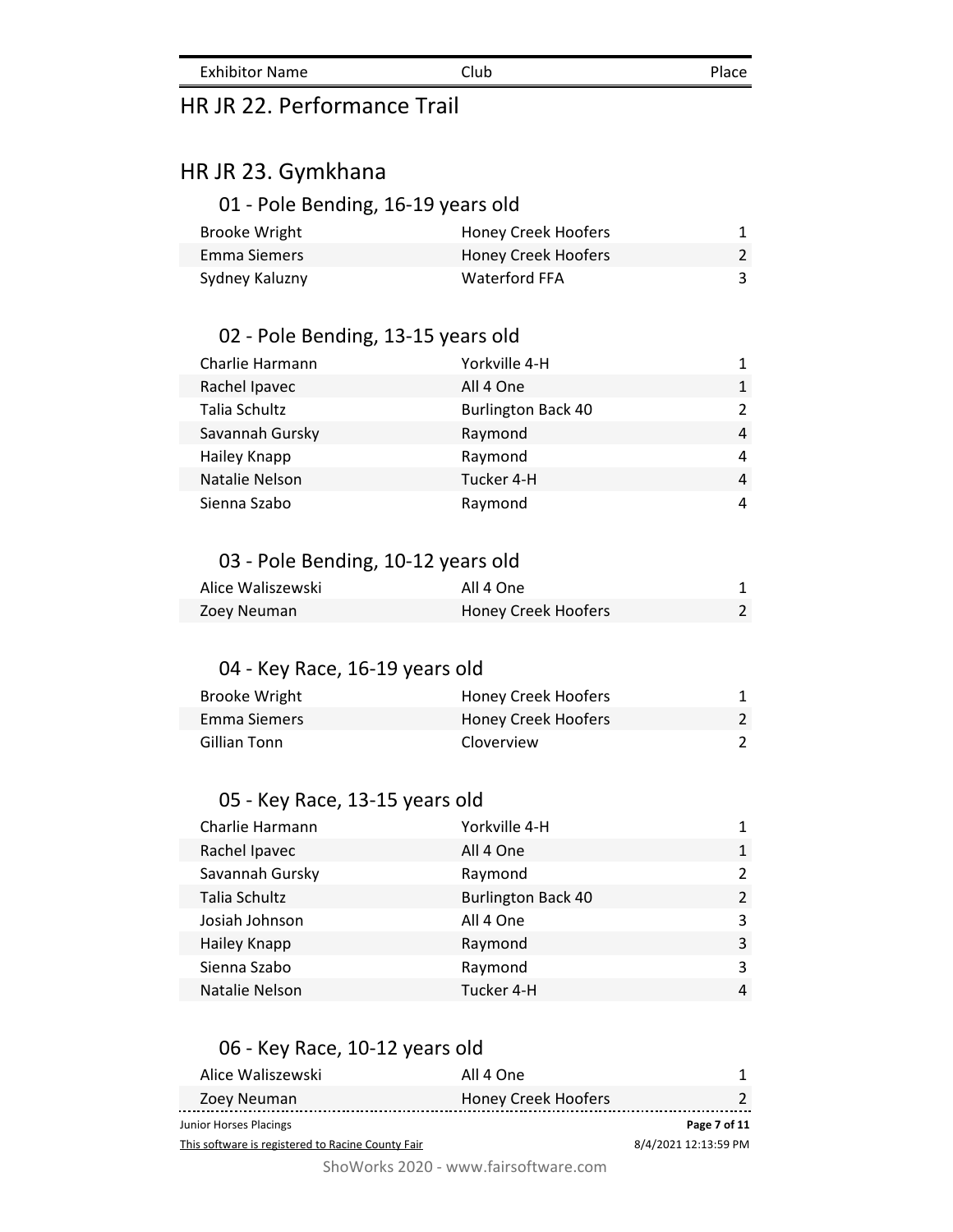Exhibitor Name Club Club Place

# HR JR 23. Gymkhana

06 - Key Race, 10-12 years old

### 07 - Plug Race, 16-19 years old

| <b>Brooke Wright</b> | Honey Creek Hoofers |  |
|----------------------|---------------------|--|
| Emma Siemers         | Honey Creek Hoofers |  |

### 08 - Plug Race, 13-15 years old

| Charlie Harmann | Yorkville 4-H             |               |
|-----------------|---------------------------|---------------|
| Rachel Ipavec   | All 4 One                 | $\mathbf{1}$  |
| Hailey Knapp    | Raymond                   | $\mathcal{L}$ |
| Talia Schultz   | <b>Burlington Back 40</b> | $\mathcal{L}$ |
| Josiah Johnson  | All 4 One                 | 3             |
| Natalie Nelson  | Tucker 4-H                | 3             |
| Sienna Szabo    | Raymond                   | 3             |
| Savannah Gursky | Raymond                   | 4             |

### 09 - Plug Race, 10-12 years old

| Alice Waliszewski | All 4 One                  |  |
|-------------------|----------------------------|--|
| Zoey Neuman       | <b>Honey Creek Hoofers</b> |  |

### 10 - Cloverleaf Barrels, 16-19 years old

| Brooke Wright  | Honey Creek Hoofers |  |
|----------------|---------------------|--|
| Emma Siemers   | Honey Creek Hoofers |  |
| Sydney Kaluzny | Waterford FFA       |  |

### 11 - Cloverleaf Barrels, 13-15 years old

| Charlie Harmann | Yorkville 4-H             |                |
|-----------------|---------------------------|----------------|
| Rachel Ipavec   | All 4 One                 | $\mathbf{1}$   |
| Hailey Knapp    | Raymond                   | $\mathcal{P}$  |
| Talia Schultz   | <b>Burlington Back 40</b> | $\mathfrak{p}$ |
| Sienna Szabo    | Raymond                   |                |
| Josiah Johnson  | All 4 One                 | 3              |
| Savannah Gursky | Raymond                   | 4              |
| Natalie Nelson  | Tucker 4-H                |                |

### 12 - Cloverleaf Barres, 10-12 years old

| Alice Waliszewski                                 | All 4 One                  |                      |
|---------------------------------------------------|----------------------------|----------------------|
| Zoey Neuman                                       | <b>Honey Creek Hoofers</b> |                      |
| Junior Horses Placings                            |                            | Page 8 of 11         |
| This software is registered to Racine County Fair |                            | 8/4/2021 12:13:59 PM |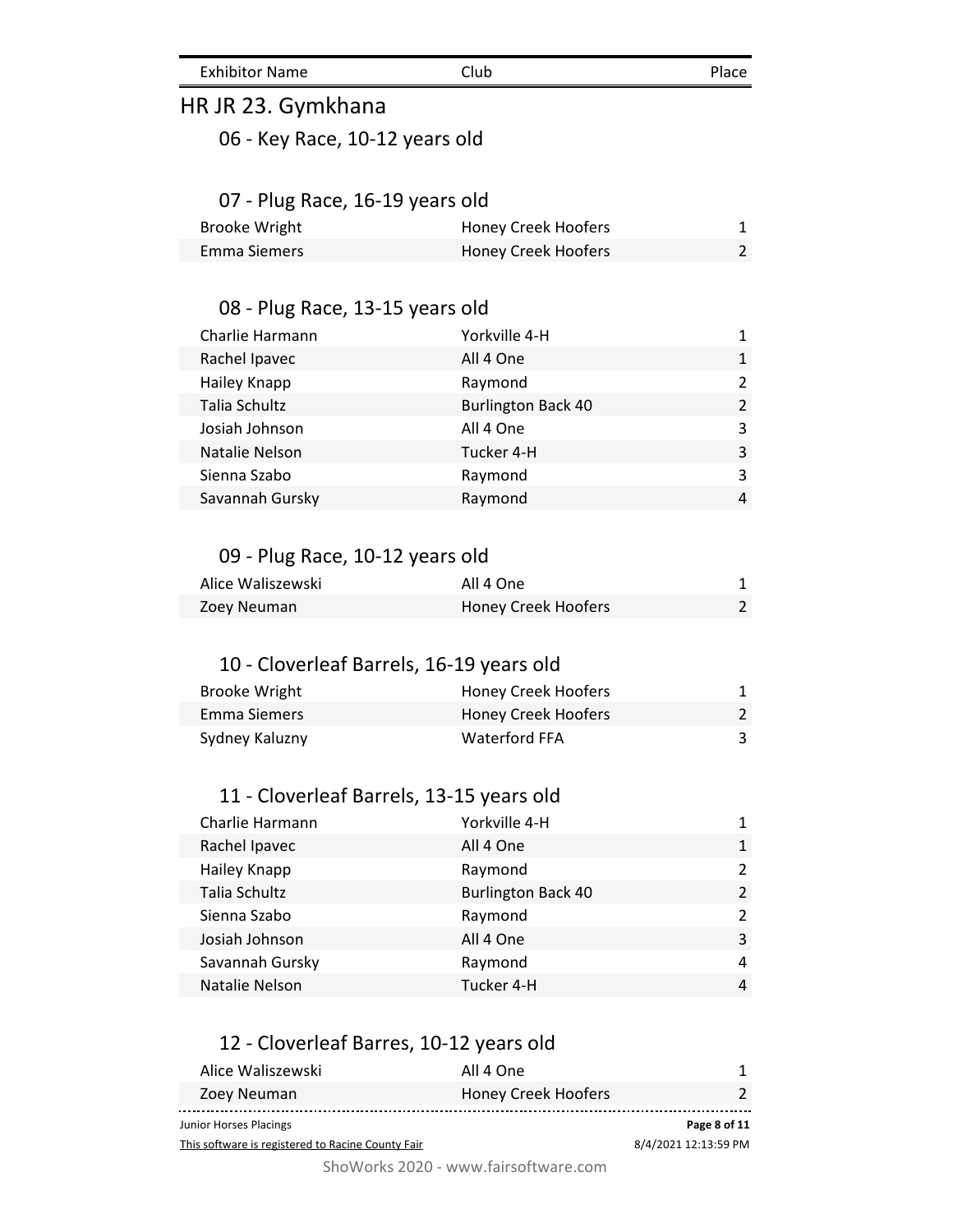Exhibitor Name Club Place

### HR JR 23. Gymkhana

12 - Cloverleaf Barres, 10-12 years old

### 13 - Flag Race, 16-19 years old

| Brooke Wright  | Honey Creek Hoofers |  |
|----------------|---------------------|--|
| Emma Siemers   | Honey Creek Hoofers |  |
| Sydney Kaluzny | Waterford FFA       |  |

### 14 - Flag Race, 13-15 years old

| Rachel Ipavec   | All 4 One                 |               |
|-----------------|---------------------------|---------------|
| Savannah Gursky | Raymond                   | $\mathcal{P}$ |
| Hailey Knapp    | Raymond                   | $\mathcal{P}$ |
| Josiah Johnson  | All 4 One                 | 3             |
| Natalie Nelson  | Tucker 4-H                | 3             |
| Talia Schultz   | <b>Burlington Back 40</b> | 4             |

### 15 - Flag Race, 10-12 years old

| Zoey Neuman       | <b>Honey Creek Hoofers</b> |  |
|-------------------|----------------------------|--|
| Alice Waliszewski | All 4 One                  |  |

### 16 - Ball and Pail, 16-19 years old

| <b>Brooke Wright</b> | Honey Creek Hoofers |  |
|----------------------|---------------------|--|
| Emma Siemers         | Honey Creek Hoofers |  |

#### 17 - Ball and Pail, 13-15 years old

| Rachel Ipavec   | All 4 One                 |    |
|-----------------|---------------------------|----|
| Hailey Knapp    | Raymond                   |    |
| Josiah Johnson  | All 4 One                 |    |
| Savannah Gursky | Raymond                   | 4  |
| Talia Schultz   | <b>Burlington Back 40</b> | Δ. |

### 18 - Ball and Pail, 10-12 years old

| Zoey Neuman | Honey Creek Hoofers |  |
|-------------|---------------------|--|
|             |                     |  |

### 19 - LT Special, 16-19 years old

| Emma Siemers         | Honey Creek Hoofers |  |
|----------------------|---------------------|--|
| <b>Brooke Wright</b> | Honey Creek Hoofers |  |

#### Junior Horses Placings **Page 9 of 11** This software is registered to Racine County Fair 8/4/2021 12:13:59 PM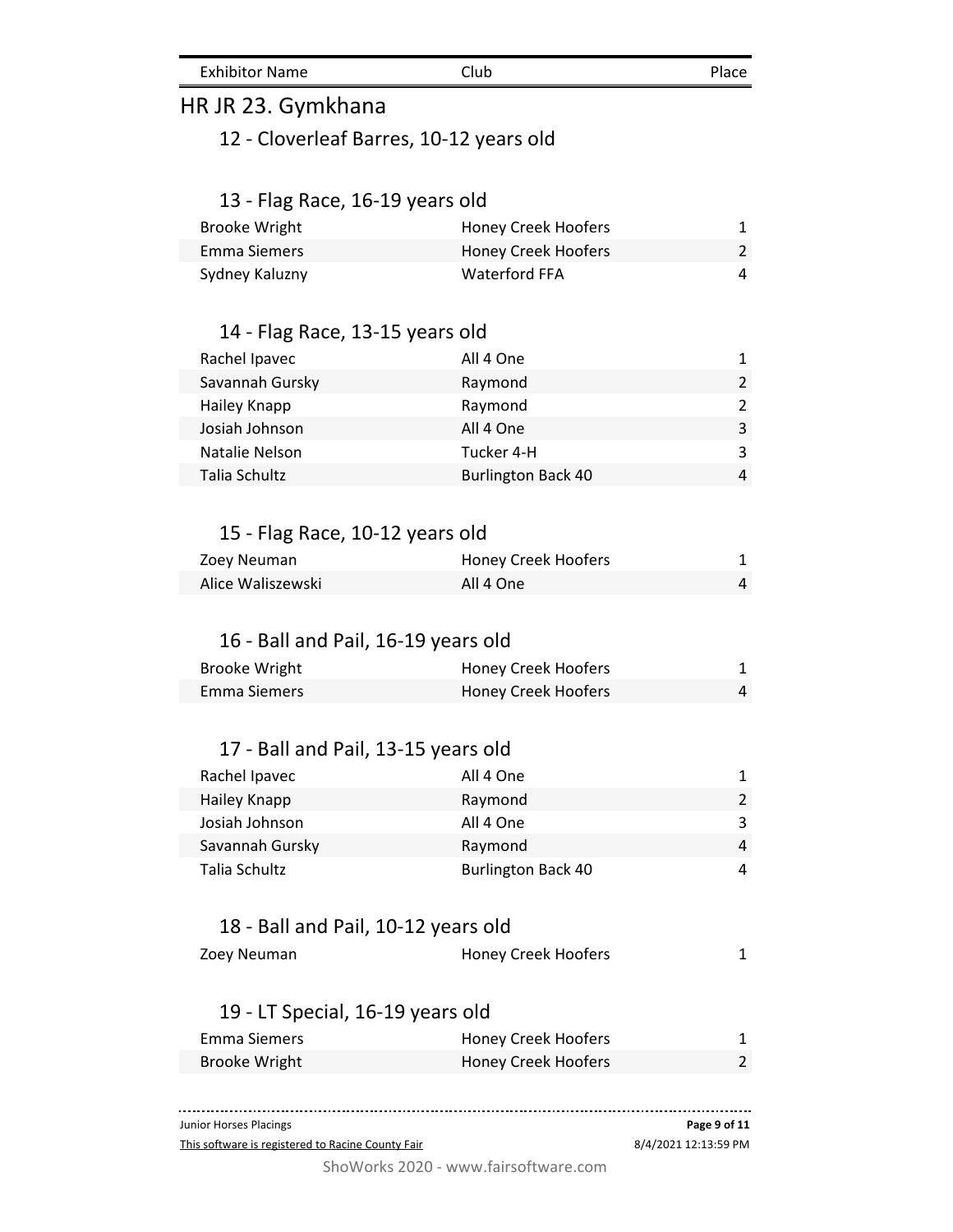| <b>Exhibitor Name</b>            | Club                                   | Place          |
|----------------------------------|----------------------------------------|----------------|
| HR JR 23. Gymkhana               |                                        |                |
| 20 - LT Special, 13-15 years old |                                        |                |
| Rachel Ipavec                    | All 4 One                              | 1              |
| Hailey Knapp                     | Raymond                                | 2              |
| <b>Talia Schultz</b>             | <b>Burlington Back 40</b>              | $\overline{2}$ |
| Savannah Gursky                  | Raymond                                | 3              |
| Josiah Johnson                   | All 4 One                              | 3              |
| 21 - LT Special, 10-12 years old |                                        |                |
| Zoey Neuman                      | <b>Honey Creek Hoofers</b>             | 1              |
|                                  | 22 - Speed and Action, 16-19 years old |                |
| <b>Emma Siemers</b>              | <b>Honey Creek Hoofers</b>             | 1              |
| <b>Brooke Wright</b>             | <b>Honey Creek Hoofers</b>             | 2              |
|                                  |                                        |                |
|                                  | 23 - Speed and Action, 13-15 years old |                |
| Rachel Ipavec                    | All 4 One                              | 1              |
| <b>Talia Schultz</b>             | <b>Burlington Back 40</b>              | 1              |
| Hailey Knapp                     | Raymond                                | $\overline{2}$ |
| Savannah Gursky                  | Raymond                                | 3              |
| Josiah Johnson                   | All 4 One                              | 3              |
| Natalie Nelson                   | Tucker 4-H                             | 3              |
|                                  |                                        |                |
|                                  | 24 - Speed and Action, 10-12 years old |                |
| Zoey Neuman                      | <b>Honey Creek Hoofers</b>             | 1              |
| 25 - Keyhole, 16-19 years old    |                                        |                |
| <b>Emma Siemers</b>              | <b>Honey Creek Hoofers</b>             | 4              |
| <b>Brooke Wright</b>             | <b>Honey Creek Hoofers</b>             | 4              |
| 26 - Keyhole, 13-15 years old    |                                        |                |
| Savannah Gursky                  | Raymond                                | 1              |
| Hailey Knapp                     | Raymond                                | 2              |
| <b>Talia Schultz</b>             | <b>Burlington Back 40</b>              | 2              |
| Josiah Johnson                   | All 4 One                              | 3              |
| Natalie Nelson                   | Tucker 4-H                             | 3              |
| Rachel Ipavec                    | All 4 One                              | 4              |
|                                  |                                        |                |
| <b>Junior Horses Placings</b>    |                                        | Page 10 of 11  |

This software is registered to Racine County Fair

8/4/2021 12:13:59 PM